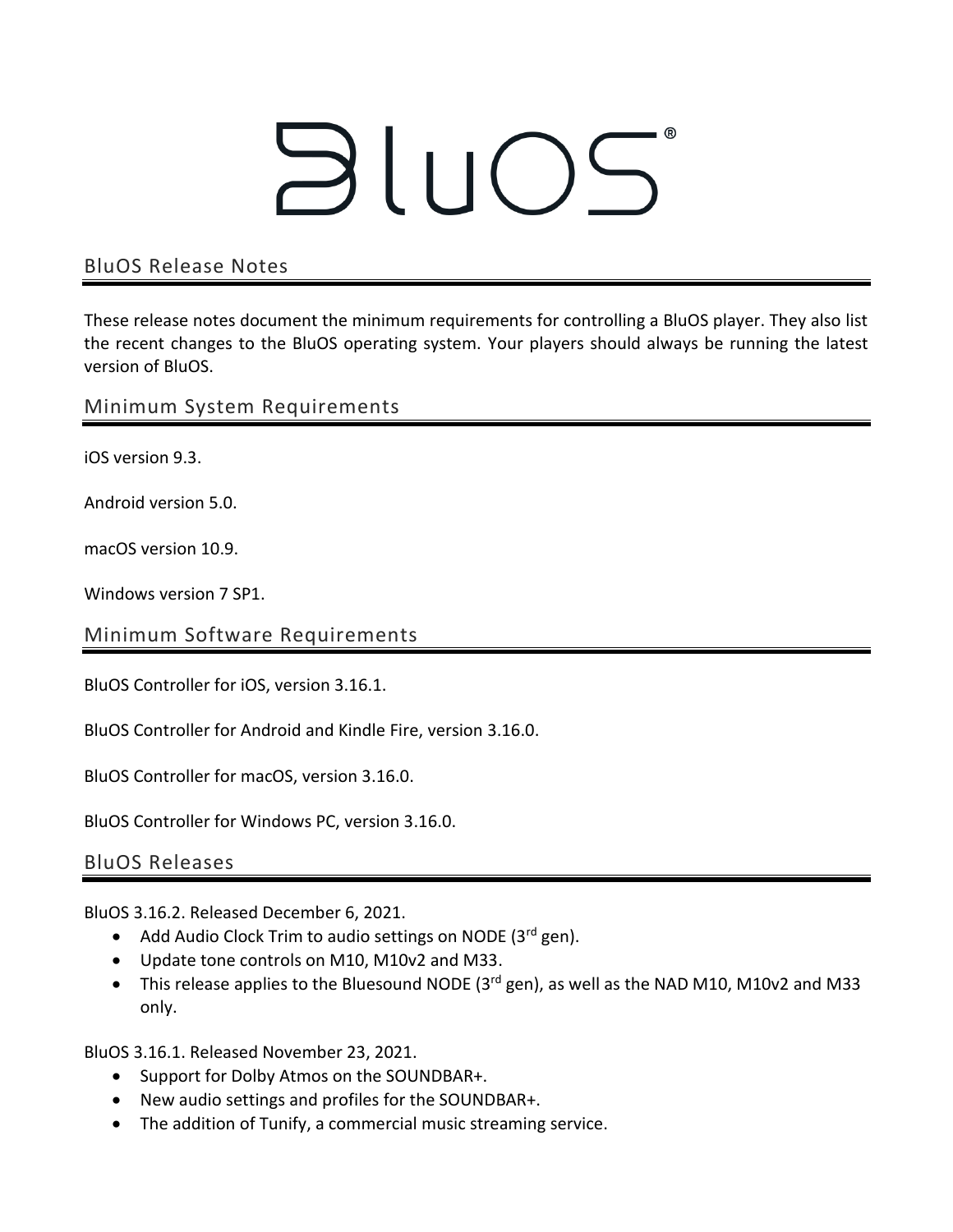• Roon improvements including a new icon.

BluOS 3.14.31. Released October 13, 2021.

- Support for NAD M10v2 and C700.
- Multi-language support on front panel of C700, M10, M10v2, M33, M50.2, T758v3i, T777v3i and T778.
- Updates to Send Support Request.

BluOS 3.14.28. Released August 10, 2021.

- Support for Roksan Attessa.
- Updates for audio playback when coming out of standby.
- This release applies to the DALI Sound Hub and Roksan Attessa only.

BluOS 3.14.26. Released June 23, 2021.

- Updates to Spotify Connect and TIDAL connect.
- Improve AirPlay2 volume range on DALI Sound Hub.

BluOS 3.14.22. Released June 8, 2021.

- Improve 5GHz WiFi signal strength.
- This release applies to the Bluesound NODE (gen 3), POWERNODE (gen 3) and SOUNDBAR+ only.

BluOS 3.14.20. Released June 1, 2021.

• General improvements.

BluOS 3.14.14. Released May 18, 2021.

- Improve detection of MQA files.
- This release applies to the DALI Sound Hub only.

BluOS 3.14.10. Released April 27, 2021.

- Front Panel touch screen improvements for NAD M10, M33 and T778
- Fix volume reporting on MDC BluOS players (C368, C388, C390DD, M12 and M32) when using percentage display mode and coming out of standby.
- Update for M50.2 serial port control.
- This release applies to the NAD M10, M33, M50.2, MDC BluOS and T778 only.

BluOS 3.14.5. Released April 13, 2021.

- Grouping update for Amazon Prime music accounts.
- Improvements to Bluetooth quality.

BluOS 3.14.3. Released April 8, 2021.

- Prevent M33 from accidentally entering network standby.
- Update for M50 serial port control.
- This release applies to the NAD M50 and M33 only.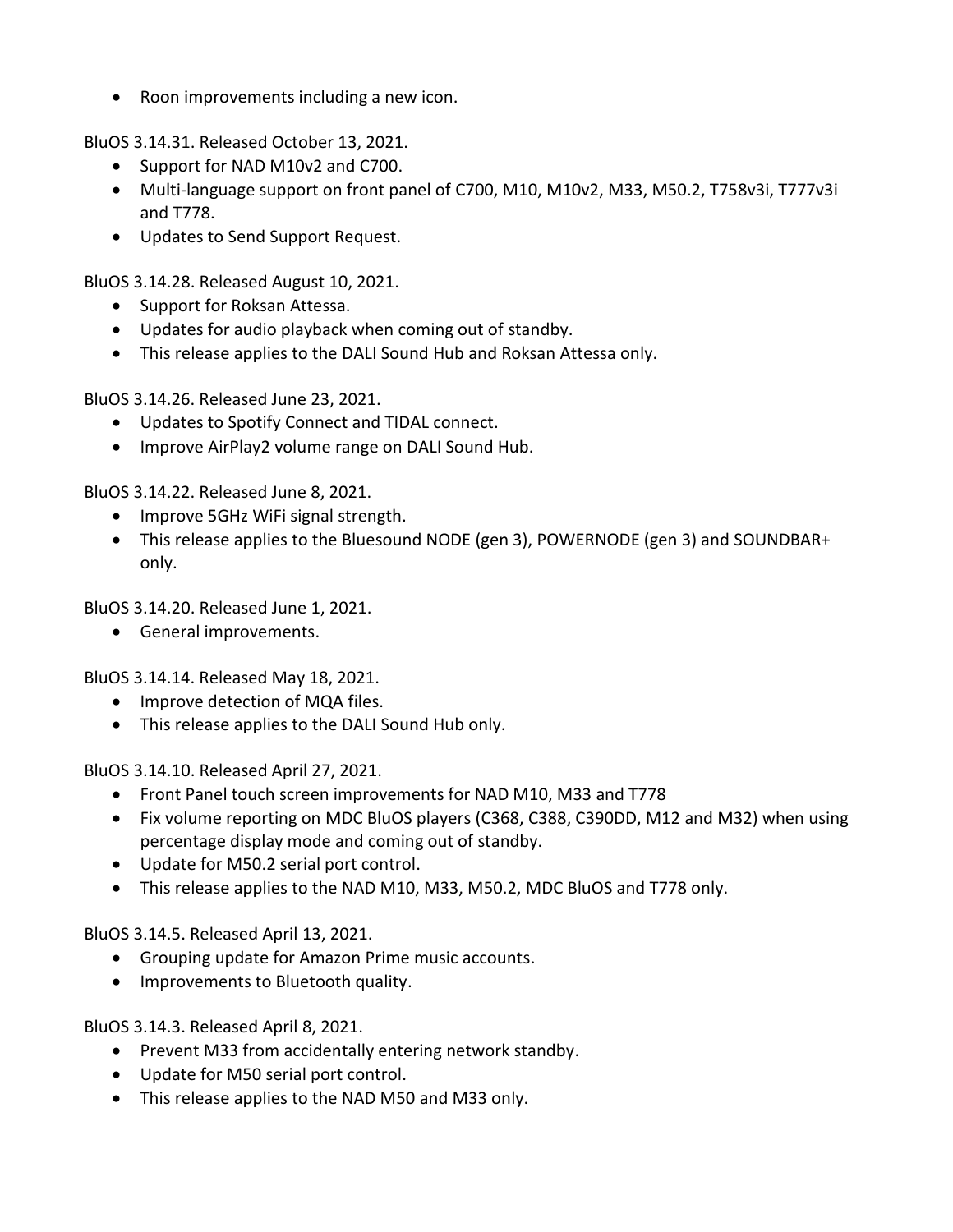BluOS 3.14.2. Released April 6, 2021.

- Support for SiriusXM and SiriusXM Music for Business.
- Support for Spotify Free.
- Support for Radio Paradise MQA stations.
- Roon improvements for grouping and signal path reporting.
- Updates to TIDAL, Qobuz, Amazon Music and Deezer.
- Improvements to Library indexing for file permissions and handling unreadable audio files.

BluOS 3.12.16. Released March 15, 2021.

- Audio playback improvements for multi-room players.
- This release applies to the Bluesound Professional B400S, NAD CI580, NAD CI580v2 and Monitor Audio IMS-4 only.

BluOS 3.12.15. Released March 11, 2021.

- Front Panel touch screen bug fixes and improvements for NAD M10, M33 and T778.
- This release applies to the NAD M10, M33 and T778 only.

BluOS 3.12.13. Released November 24, 2020.

- New Stereo Surround mode for Bluesound Home Theatre Groups.
- Updates to TIDAL and TIDAL connect to support new MQA content.
- Dirac calibration improvements for the NAD C658, M10 and M33.

BluOS 3.12.9. Released November 4, 2020.

- Update for inputs and settings on NAD M33.
- This release applies to the NAD M33 only.

BluOS 3.12.6. Released October 27, 2020.

- Restore vacation mode on supported players.
- Update BUGS music service.

BluOS 3.12.5. Released October 22, 2020.

- Update for input names on NAD M33.
- This release applies to the NAD M33 only.

BluOS 3.12.2. Released October 20, 2020.

- Support for Bluesound PULSE SUB+.
- Support for TIDAL connect.
- Expand Neil Young Archives access to all countries.

BluOS 3.10.4. Released September 21, 2020.

- Support for Bluesound Professional BSP500 and BSP1000.
- This release applies to the Bluesound Professional BSP500 and BSP1000 only.

BluOS 3.10.3. Released September 1, 2020.

• Increase subwoofer levels on POWERNODE 2 products.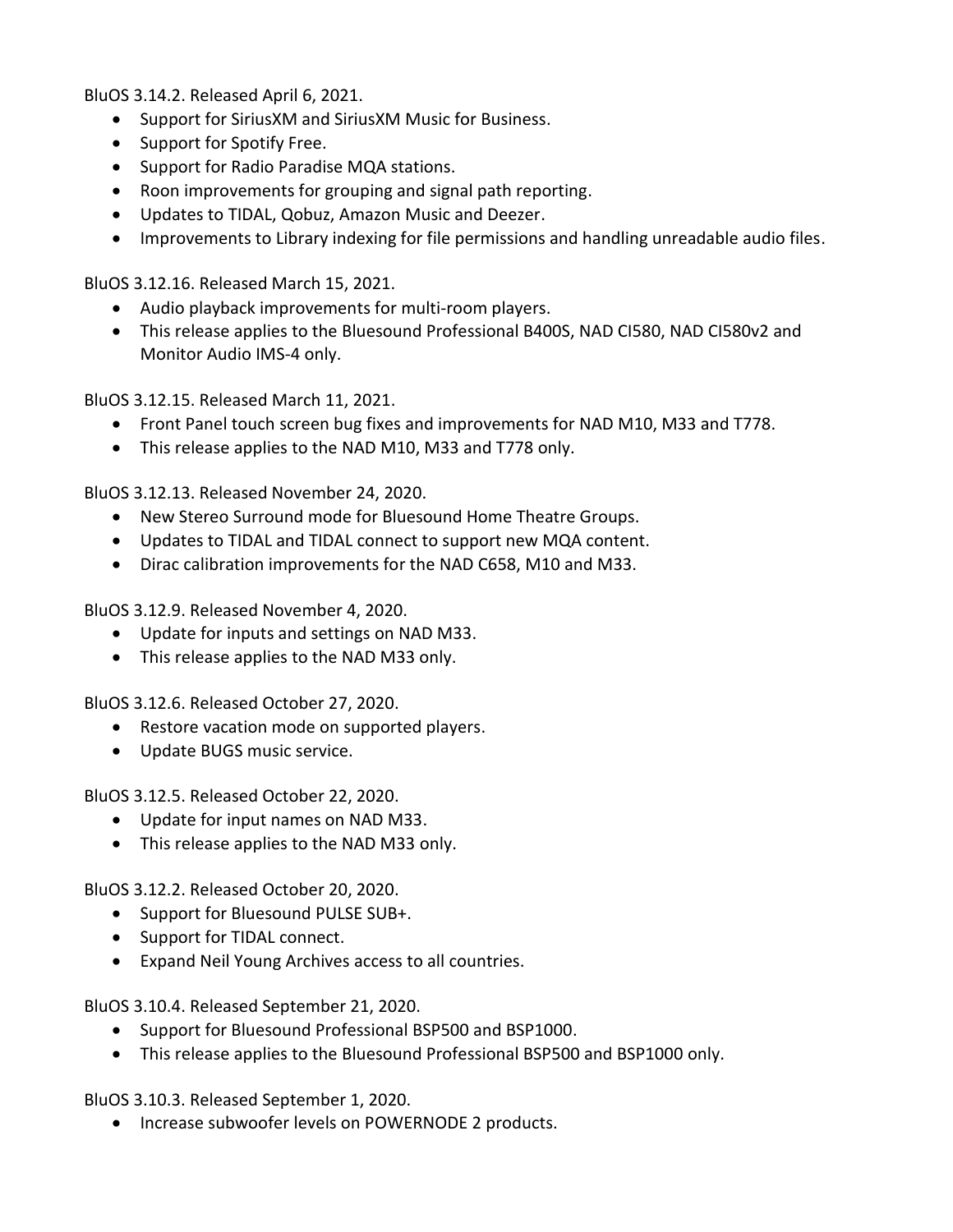- Improvements to Dirac slot management.
- Other minor fixes.

BluOS 3.10.0. Released August 18, 2020.

- Support for TIDAL My Mix.
- Updated kernel libraries.
- New grouping synchronization.
- More robust WiFi drivers.
- Updated audio libraries.
- Improvements for network stability and power management.

BluOS 3.8.19. Released August 11, 2020.

• Support for MQA streaming of JAZZ RE:FEST ONLINE 2020.

BluOS 3.8.17. Released July 7, 2020.

• Support for Xiami music service.

BluOS 3.8.13. Released May 26, 2020.

- Support for NAD Masters M33 BluOS Streaming DAC Amplifier.
- Support for Monitor Audio IMS-4.
- Support for Neil Young Archives music service.

BluOS 3.8.8. Released March 23, 2020.

- Added Dark Mode front panel display option for the NAD M10.
- Improved Ethernet performance on Bluesound PULSE FLEX players and NAD players with MDC BluOS cards.

BluOS 3.8.3. Released March 4, 2020.

- Custom Channels streaming service for commercial music.
- Support for AirPlay 2 on the NAD M12 and M32 (with MDC BluOS 2i card).
- Allow Powernode products in Home Theatre groups.
- Support for MQA CD ripping.
- Support for MQA CD playback on NAD M50 and M50.2.
- Option to disable rooms on a NAD CI580 or Bluesound Professional B400S.
- Expanded IR Learning capabilities.

BluOS 3.6.15. Released Dec. 10, 2019.

- Updates to Listening Modes and A/V Presets on AVR's.
- Other minor fixes.
- This release applies to the NAD C658, as well as NAD AVR's with the VM130 and VM300 4K HDMI cards only.

BluOS 3.6.14. Released Nov. 26, 2019.

- Added Front Row audio setting to PULSE MINI 2i and PULSE 2i.
- Added microphone input to Bluesound Professional products.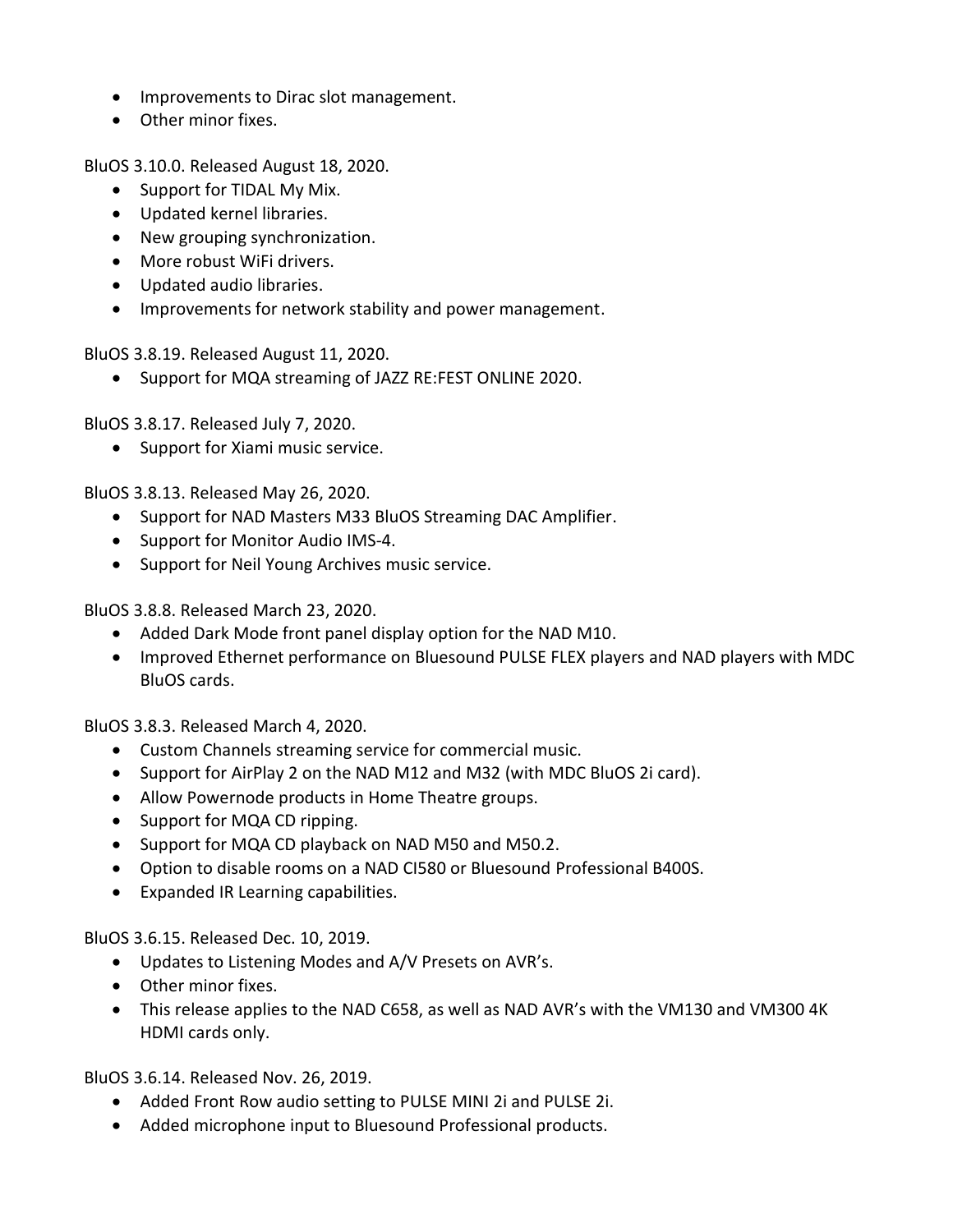• This release applies to the Bluesound PULSE MINI 2i and PULSE 2, and the Bluesound Professional B100S, B160S and B400S only.

BluOS 3.6.12. Released Nov. 19, 2019.

• Performance improvements and feature enhancements.

BluOS 3.6.6. Released Oct. 29, 2019.

• Updates for IR remote controls.

BluOS 3.6.3. Released Oct. 17, 2019.

• Performance improvements and feature enhancements.

BluOS 3.6.2. Released Oct. 15, 2019.

- Support for IDAGIO classical music streaming service.
- Support for RADIO.com radio streaming service.
- Support for Google Assistant voice control.
- Support for MQA CD ripping on the Bluesound VAULT.
- Support for additional IR settings for Music, TV, and Movie listening modes.
- Support for dedicated volume settings for wired and wireless connected headphones.
- Support for Bluesound Professional products including B100S, B160S, B400S and BSP125.

BluOS 3.4.24. Released Sept. 28, 2019.

• Performance improvements and feature enhancements.

BluOS 3.4.23. Released Sept. 23, 2019.

• Support for Amazon Music HD.

BluOS 3.4.22. Released Aug. 6, 2019.

- Performance improvements.
- This release applies to the NAD VM300 4K Video Module only.

BluOS 3.4.20. Released July 30, 2019.

- Support for AirPlay 2 on the NAD M10.
- Support for AirPlay 2 on the NAD C 658.
- Support for AirPlay 2 on the C 368 with MDC BluOS 2i.
- Support for AirPlay 2 on the C 388 with MDC BluOS 2i.
- Adjustable lip-sync delay and new A/V mode for inputs.
- Mobile app support for Bluesound Professional products.

BluOS 3.4.13. Released June 11, 2019.

- Support for Dirac Live on the NAD C658.
- Improvements to artwork handling for local music libraries.
- New networking manager that monitors player's IP addresses.

BluOS 3.4.6. Released May 8, 2019.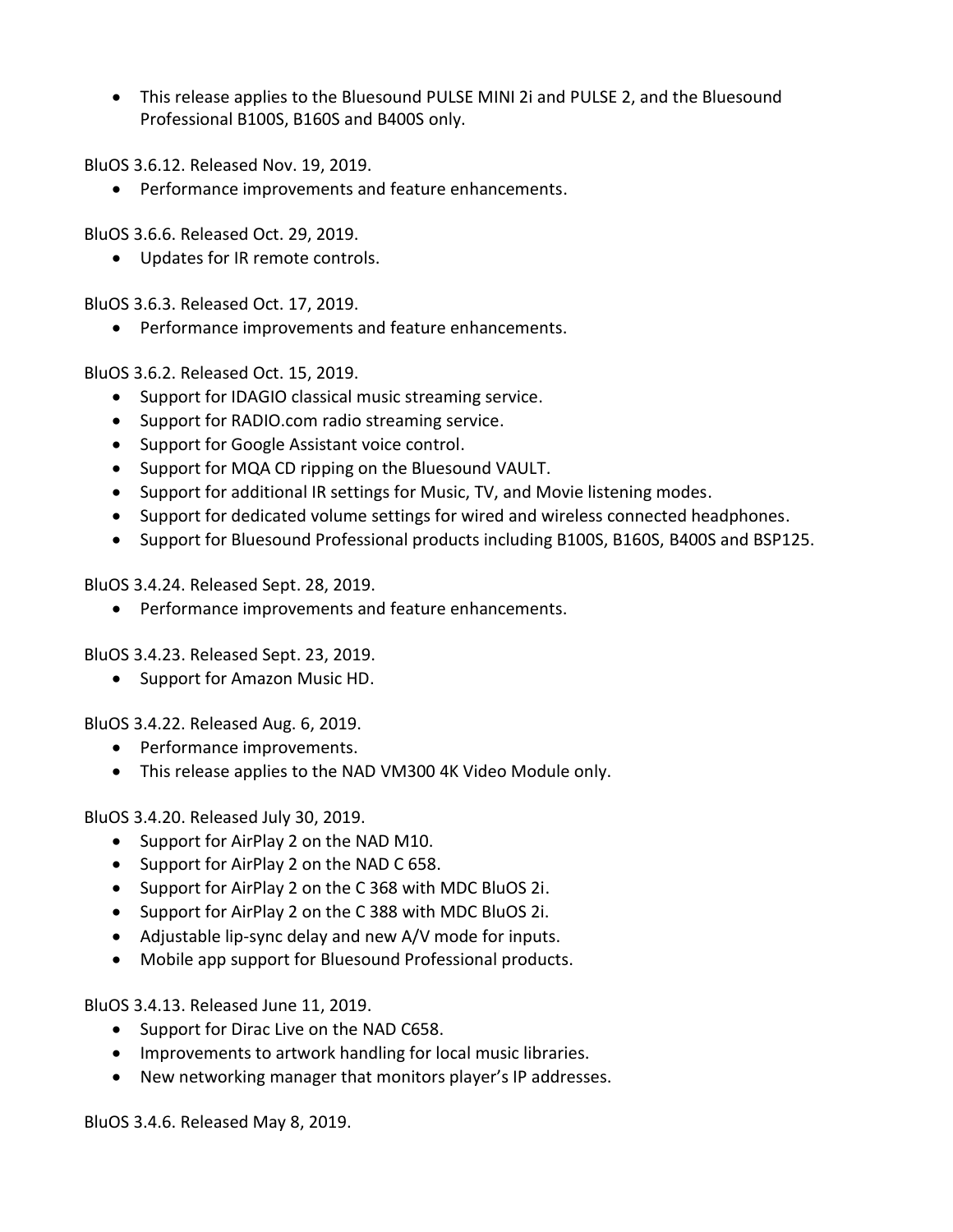- Updates for external serial port device control.
- This release applies to the NAD M50.2 only.

BluOS 3.4.3. Released April 16, 2019.

- Three new Radio Paradise stations in CD-quality with the ability to skip tracks.
- Support for NUGS.net music streaming service.
- Ability to rename or hide inputs for connected analog/digital devices .
- Improved Bluetooth pairing with enabled devices on supported Bluesound Players.
- Sound quality indicator in the app for Qobuz streamed music and content.
- Support for DTS:X on MDC-equipped AVRs with the AM230 or the AM17 .
- Support for Dirac Live on the NAD M10.
- Improved streaming performance and stability for Roon.

BluOS 3.2.13. Released Feb. 25, 2019.

- Improved pairing for PULSE SOUNDBAR players and PULSE subwoofers.
- This release applies to the Bluesound PULSE SOUNDBAR and SOUNDBAR 2i only.

BluOS 3.2.10. Released Jan. 8, 2019.

- Support for the NAD C658 BluOS Streaming DAC.
- Addition of Amazon Alexa voice control.

BluOS 3.2.7. Released Dec. 19, 2018.

- Performance improvements.
- This release applies to the NAD CI580 only.

BluOS 3.2.6. Released Dec. 11, 2018.

- Support for AirPlay 2 on Bluesound 2i Players.
- Program presets and alarm with your favorite playlists from TIDAL.
- Auto-sense support for optical inputs on PULSE SOUNDBAR 2i and POWERNODE 2i.

BluOS 3.0.3. Released Oct. 30, 2018.

- Performance improvements.
- This release applies to the DALI Sound Hub only.

BluOS 3.0.2. Released Oct. 24, 2019.

- Added HDMI input to IR commands for PULSE SOUNDBAR 2i.
- Improved PULSE SOUNDBAR 2i compatibility with HDMI ARC televisions.

BluOS 3.0.0. Released Oct. 1, 2018.

- Wide, Late Night, and Dialogue audio modes on the PULSE 2i and PULSE MINI 2i
- Dual analogue line-in support for connecting audio devices to the POWERNODE 2i
- Improved acoustics and audio co-efficients for select PULSE speakers
- Qualcomm aptX $^{\circledR}$  HD Bluetooth for two-way hi-res streaming on most Bluesound Gen 2i Players
- SoundMachine music service for license-free streaming in light commercial environments
- Enhanced setup wizard eases the process of adding new Players to a network